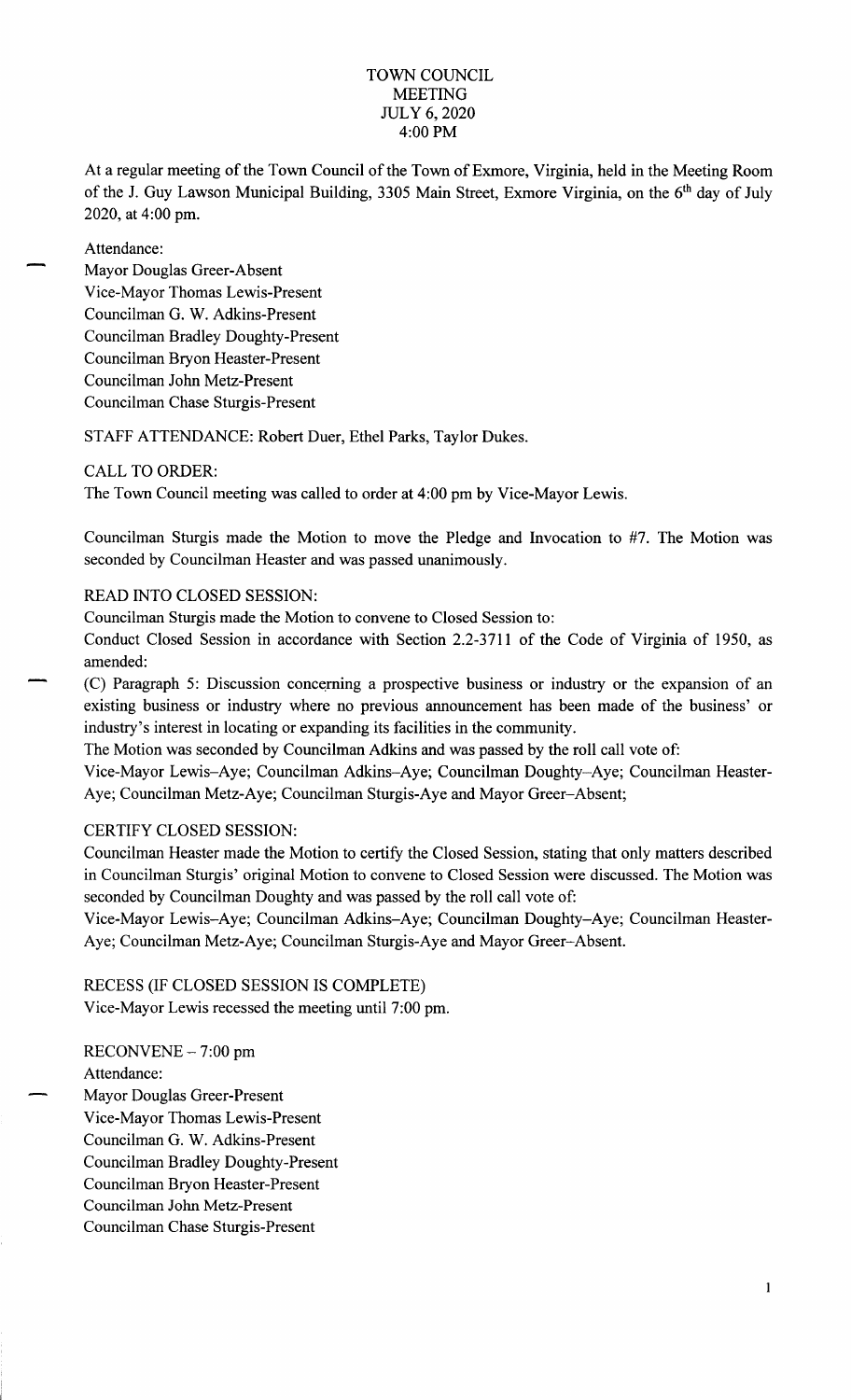STAFF ATTENDANCE: Robert Duer, Ethel Parks, Taylor Dukes, Chief DiMartino, Capt. Zieger, Officer Gonzalez, Officer Hinman.

Mayor Greer reconvened the Town Council meeting at 7:00 pm

SWEARING IN OF NEWLY ELECTED COUNCILMEN- CLERK OF COURT, TRACI JOHNSON: The newly elected Councilmen took their oath in front of Ms. Johnson via video before the meeting was called to order.

# PLEDGE:

The Pledge of Allegiance was recited by the majority in attendance.

# INVOCATION:

The Invocation was given by Mayor Greer.

# PRESENTATION ON ANNUAL AUDIT - A. ROHM, SMITH & COMPANY

#### THERESA ROHM:

Ms. Rohm explained that their audit of the Town is an opinion audit. It is an unqualified opinion, which is the highest form of opinion that we can get. She said that the financial statements are fairly stated in all material respects. Ms. Rohm stated that they look at internal controls and test the staff with the controls, they look for any abnormalities, there were no material adjustments made and no disagreements with management. She noted that from an audit standpoint, this is as positive as it gets. Ms. Rohm agreed that the audit is clean and went very well.

# APPROVAL OF MINUTES:

TOWN COUNCIL MEETING - JUNE 1, 2020:

Mr. Duer noted the omission of Chief DiMartino and Capt. Zieger's attendance at the June 1<sup>st</sup> Council meeting.

Councilman Heaster made the Motion to approve the Minutes of the Town Council meeting of June 1, 2020 as amended. The Motion was seconded by Councilman Sturgis and was passed unanimously.

CITIZEN COMMENT (LIMIT OF 3 MINUTES PER SPEAKER): None.

# TOWN MANAGER'S REPORT - MR. DUER:

Mr. Duer noted that Chief DiMartino marks 15 years this month with the Town. The Park has reopened despite the fact that the Public Works crew remains a bit behind schedule due to illnesses. He said that Exmore's share of the Covid Relief Funds from Northampton County is \$118,000, but he has not received notice of how to disperse the funds.

Mr. Duer noted that Mr. Dukes deserves a public "thank you" for his management of the new well project.

#### FINANCIAL REPORT - MR. DUER:

#### JUNE 2020 SUMMARY:

Mr. Duer stated there are many water accounts that are not being paid and we cannot turn them off. The Governor has extended disconnection of utilities until August 31<sup>st</sup>. He pointed out that Meals Tax, Sales Tax, Police Fines and Water Sales are down due to the pandemic. Interest rates on our investment income has also dropped significantly. Total income for June was \$126,473 and expenses were \$68,100 for a net income of \$58,373.

#### YTD SUMMARY:

Year-to-date income is \$2,270,018 and expenses are \$1,985,520, which gives us a year-to-date net income of \$284,498. Mr. Duer noted that overall, we did very well with the budget.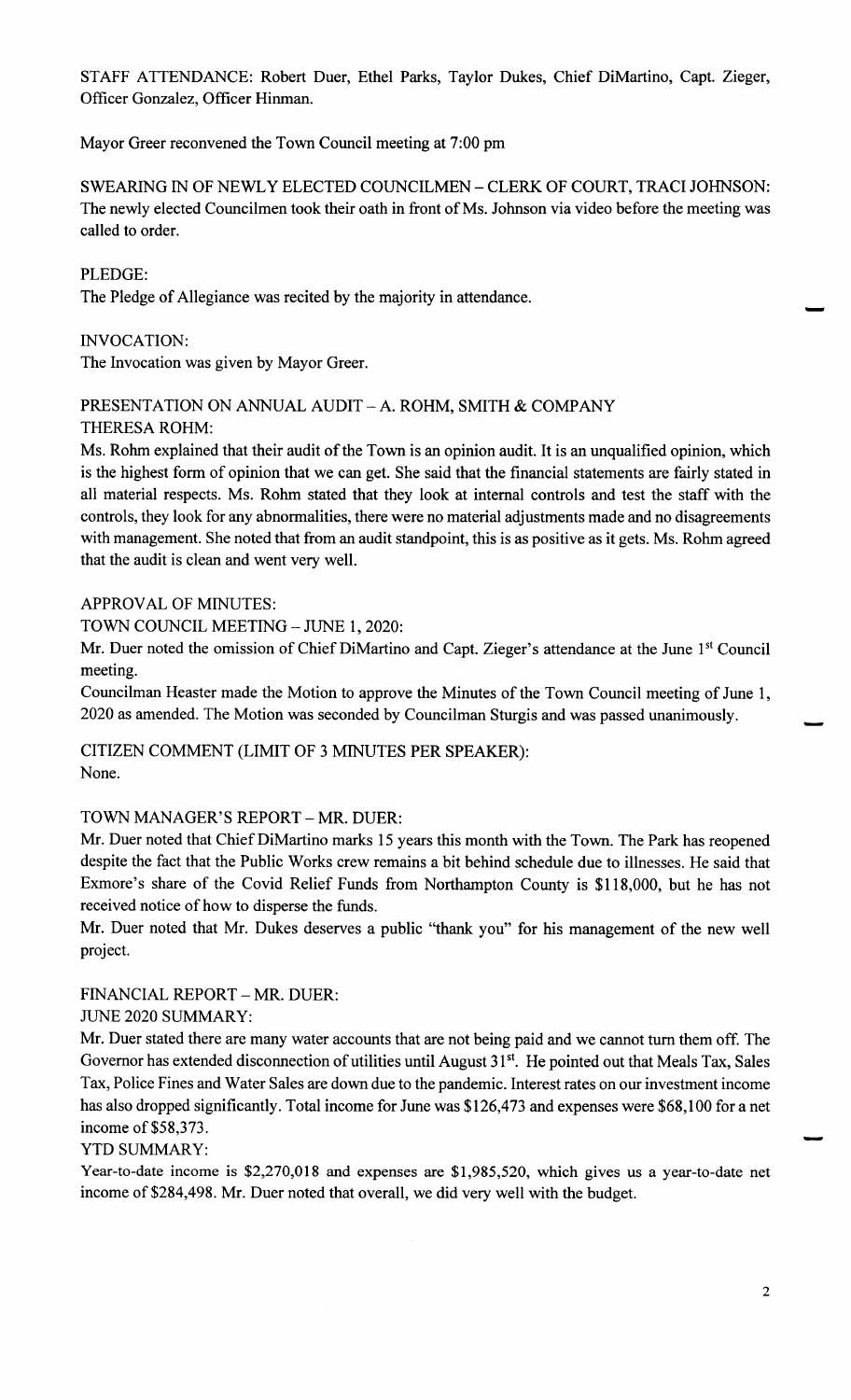#### BUDGET AMENDMENTS:

# WELL PROJECT THRIUGH JUNE 2020:

Mr. Duer stated that the budget needs to be amended to approve \$2,496,107.17 in expenses on the well project and \$1,792,204.46 in appropriations as follows; Draper Aden-\$1,489.53; Virginia Resource Authority-\$1,609,607; Community Development Block Grant-\$481,107.93

Councilman Sturgis made the Motion to accept the budget amendments regarding the well project. The Motion was seconded by Vice-Mayor Lewis and was passed unanimously.

# 2021 BUDGET AMENDMENTS

# VRSA

# OTHER ITEMS

Mr. Duer stated that \$55,848 is budgeted for liability insurance, but VRSA increased the premium by \$15,413 and Sanitation Payroll Taxes in the amount of \$3,000 was omitted. He noted that \$15,000 in Wastewater Penalties and Interest needs to be added as well.

Councilman Sturgis made the Motion to accept the budget amendments of \$15,000 in income for Wastewater Penalties and Interest, the expense of \$3,000 in Sanitation Payroll Taxes and \$15,413 for the additional VRSA premium. The Motion was seconded by Councilman Heaster and was passed unanimously.

Mr. Duer asked the Mayor and Council to keep in mind that the insurance premium may increase again if we have to build our own sewer plant.

NEW BUSINESS:

None.

OLD BUSINESS:

UPDATE ON WELL PROJECT - MR. DUKES:

Mr. Dukes noted that the demolition of the building at the water tower and filling the old wells should be completed this month.

# UPDATE ON SEWER PROJECT - MR. DUER & MR DUKES:

PER PROGRESS:

Mr. Dukes reported that the P.E.R. has been submitted for review and approval pending the final decision of the treatment plan. The application for DEQ Revolving Loan Fund was submitted last week.

CONNECTION COSTS: No Report

PPEA: No Report

#### POLICE REPORT - CHIEF DIMARTINO:

Chief DiMartino noted that all the officers are doing and remaining cautious about close contact with the public. He reported that the demonstration/protest that was held on June 6<sup>th</sup> was very peaceful. All officers attended a training on June 30<sup>th</sup> that was presented by VRSA on restraint. Chief DiMartino said there were three reportable crashes in June. He stated that speeds are up in the range of 70's to 90's and they are traveling these speeds during daylight hours as well as nighttime.

#### PUBLIC WORKS REPORT - MR. DUKES:

Mr. Dukes noted that all the guys are doing well. He said that trash, as well as brush and limbs have increased. They are painting the fire hydrants.

# UTILITIES REPORT - MR. DUKES:

Mr. Dukes reported 2 leaks in June. He noted that they are doing the street repairs in house. Water sales have been down for a few months.

# ZONING REPORT - MR. DUKES:

The Verizon 5G tower has been installed behind the Plaza.